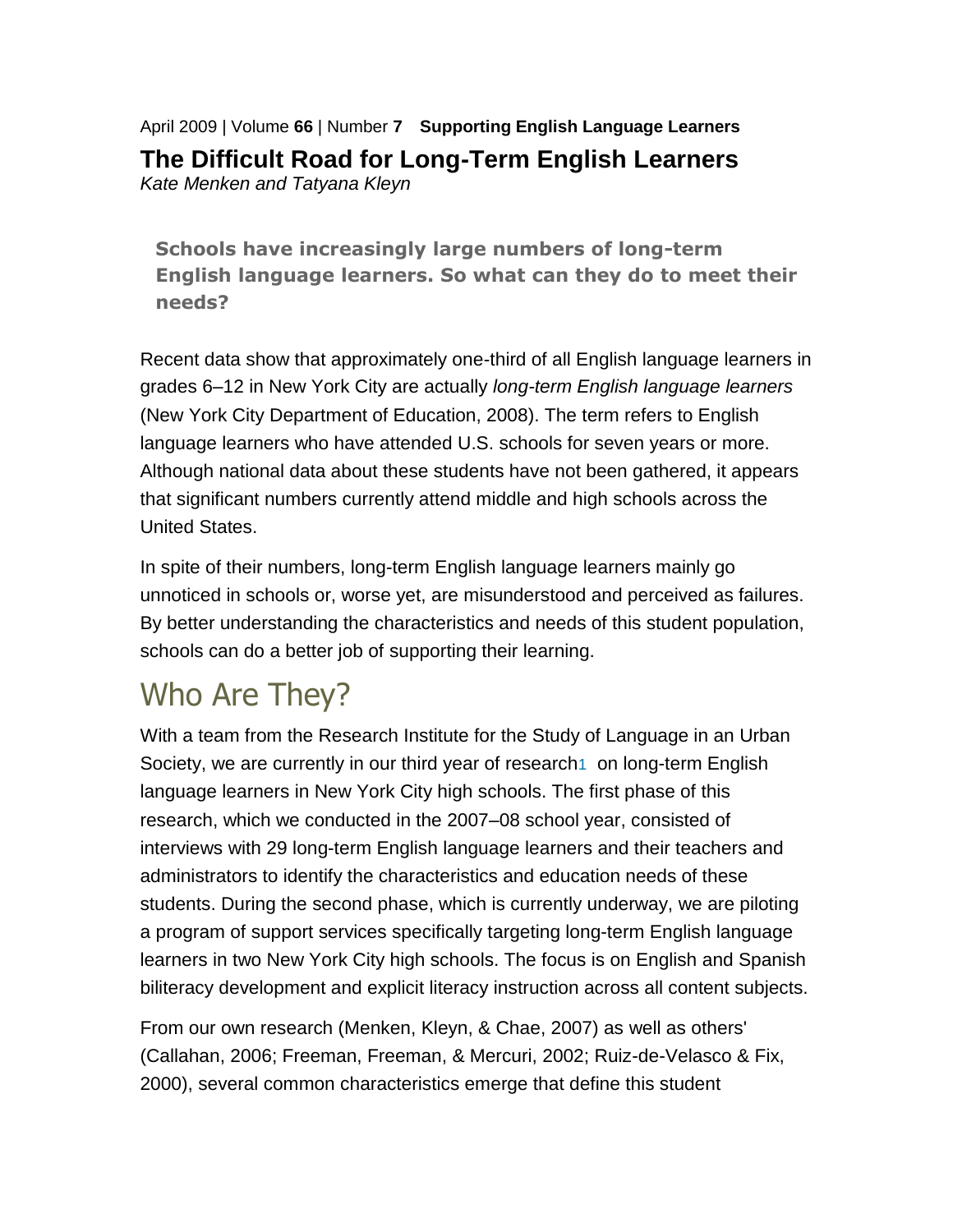population. Long-term English language learners

Are typically found in grades 6–12.

Speak different languages and come from all over the world.

- Are often orally bilingual and sound like native English speakers. However, they typically have limited literacy skills in their native language, and their academic literacy skills in English are not as well-developed as their oral skills are.
- Fall into two main groups: (1) transnational students who have moved back and forth between the United States and their family's country of origin and have attended school in both countries; and (2) students who have received inconsistent schooling in the United States, moving in and out of bilingual education, English as a second language, and mainstream programs in which they received no language support services.
- Have often not resided in the United States continuously, despite the fact that they may have been born in this country. So the U.S. born label can be misleading.
- Experience inconsistent schooling because of frequent moves or incoherent language programming within and across the schools they have attended. Thus, many have significant gaps in their schooling.
- Perform below grade level in reading and writing and, as a result, struggle in all content areas that require literacy. The overall school performance of long-term English language learners is low, with poor grades and grade retention commonplace, making this population at high risk for dropping out.
- Have different needs from those of newly arrived English language learners, yet language programming at the secondary level is typically intended for new arrivals. In addition, most educators are unfamiliar with the specialized needs of this population, a problem compounded by poor data about these students in their school records.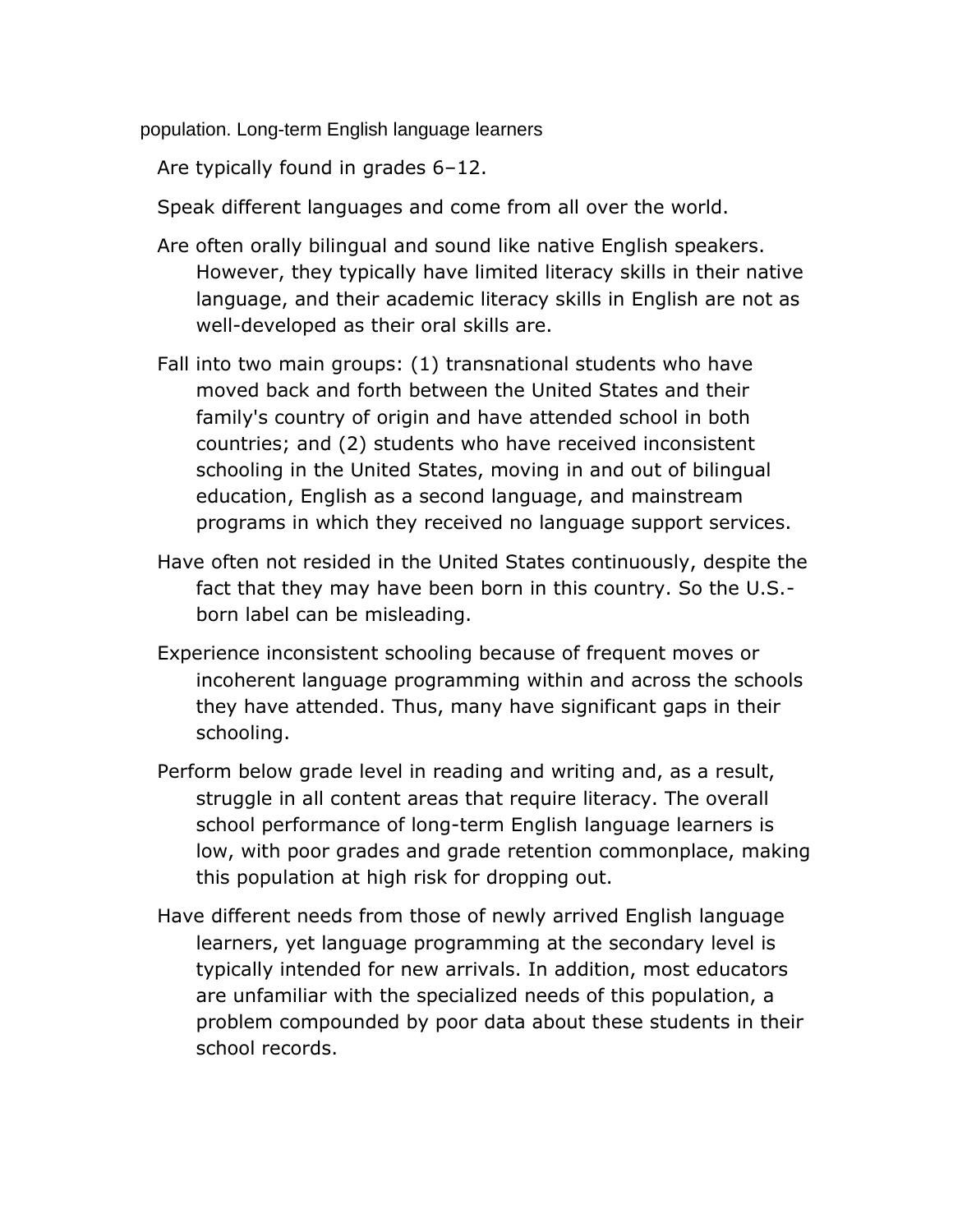# What Are Their Stories?

Three students whom we interviewed for our research give a human face to the issue.

## José Miguel: Transnational with Schooling Gaps

José Miguel[2](http://www.ascd.org/publications/educational_leadership/apr09/vol66/num07/The_Difficult_Road_for_Long-Term_English_Learners.aspx#fn2) is a 10th grader who has experienced significant transnational and intranational moves (Menken et al., 2007). He was born in Mexico and came to the United States when he was 2 years old. For five years, his family lived in New York, where he began school. His family then moved to Virginia for his 2nd grade year. After completing only part of that school year, he went to live in Mexico for nearly two years. He did not attend school during that time. When he returned to Virginia, "They put me in 4th grade," he said, "because of my age." He spent two years in Virginia before returning to New York City, where he attended one middle school and where he is now in his second year of high school.

Because of his frequent moves, José Miguel has faced considerable inconsistency in the programming he has received. He began in a bilingual program in New York City but received English-only instruction in Virginia. His English acquisition was then interrupted when he moved to Mexico. Since returning from Mexico, José Miguel has only received English as a second language instruction in middle and high school, without native language support. His high school first placed him in a Spanish foreign language class, but his proficiency in Spanish caused the school to quickly move him to French class instead.

As a result of his education experiences, José Miguel believes that his literacy skills are more developed in English than in Spanish. He can read Spanish, he noted, "but not perfectly." His grades average 75 percent.

### Sandra: U.S.-Born, with Inconsistent U.S. Schooling

Sandra is an 11th grader who was born in the United States and has remained in this country her entire life. She was born to immigrant parents—her mother came from Ecuador and her father from Puerto Rico. At home, she converses in Spanish with her parents and in English with her siblings. Among her friends, English is her language of choice, with one exception: "When we talk about our parents," she said. Sandra feels equally comfortable speaking both languages.

Sandra's academic career has spanned a total of five New York City schools: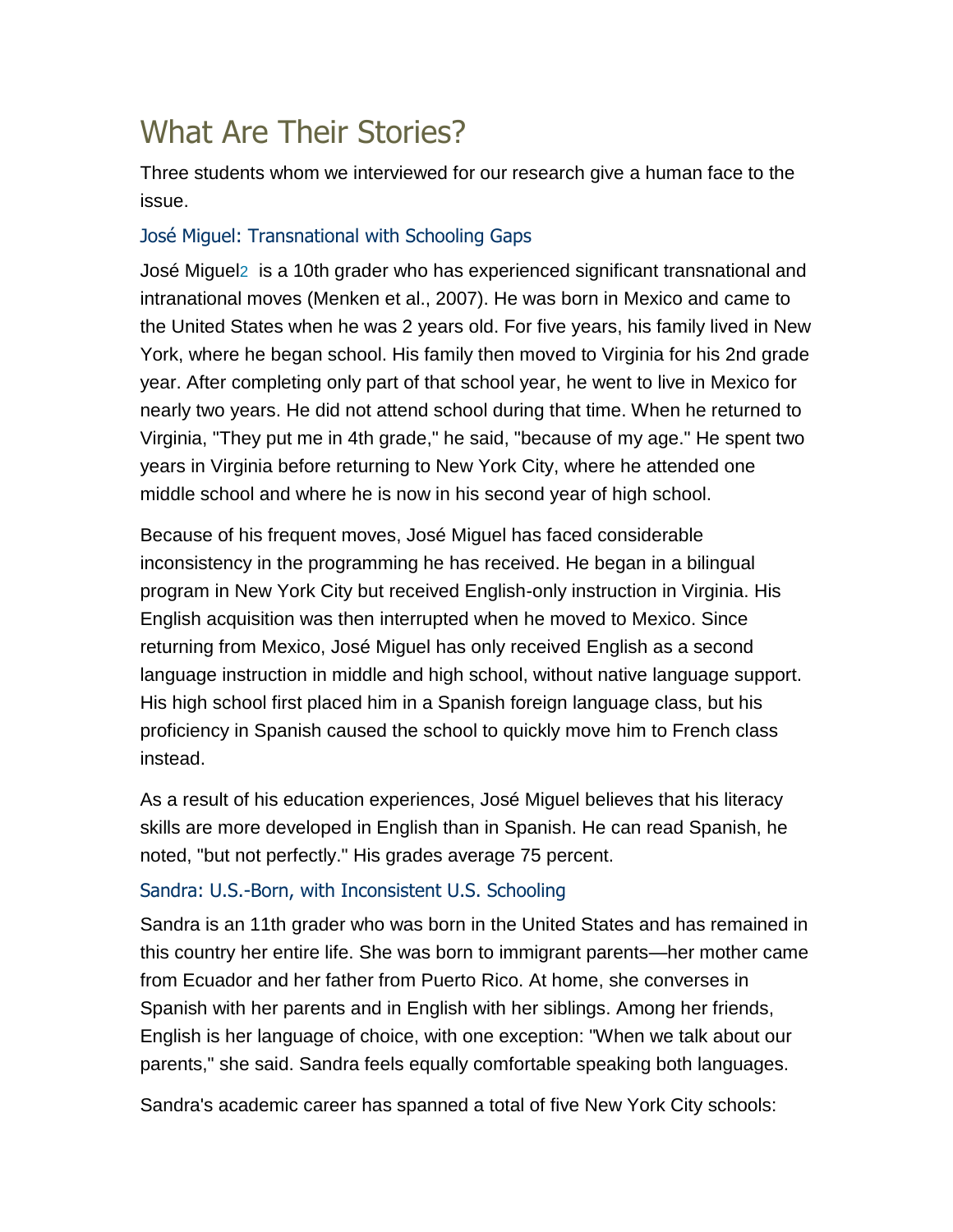three elementary schools, one middle school, and one high school. Language instruction has been inconsistent. She recalled how the teacher in an early grade "used to write sentences in Spanish and then do the same sentences in English." As she moved into 4th grade, her teacher and fellow students were bilingual, "But we didn't do no work in Spanish," she explained. In fact, she received no Spanish instruction until her sophomore year of high school, when she began taking a Spanish course intended for those learning it as a foreign language. She easily passed that course because of her oral proficiency and was then placed in a Spanish class for students from Spanish-speaking backgrounds. (These are common in schools with large numbers of Spanish-speaking students.) This class posed new challenges for her because of her limited literacy skills in the language. As she explained, "It's like words that I've never seen before, I've never spoken."

Sandra is also enrolled in an English as a second language class. But she doesn't go to it because it's too easy—"like a baby class," she said. For example, the teacher "takes a paragraph and she does a dictation. And she tells us what to write, and she reads it," or she asks the students to write about a vacation they took.

Her English language arts class, on the other hand, is too challenging for her. One task that the teacher asks the students to do is a *critical lens*,[3](http://www.ascd.org/publications/educational_leadership/apr09/vol66/num07/The_Difficult_Road_for_Long-Term_English_Learners.aspx#fn3) which requires students to interpret a quotation and write a persuasive essay, drawing on different literary genres. Said Sandra, "And I be stuck, like how am I supposed to write what that means?" Sandra's average grade in 11th grade is 55 percent. She admitted, "I feel embarrassed. I usually get low grades."

#### Akousa: Foreign-Born, with Inconsistent U.S. Schooling

Akousa is a 12th grader whose family emigrated from Ghana when she was 7 years old. Before arriving in the United States, she only spoke Twi. Akousa experiences rigid language separations in her personal life and schooling. She explains, "I speak Twi the most with my father and stepmother. I have to speak English with my brother because I feel like it's more easier for me. I, like, spit it out." With bilingual friends, she uses both English and Twi, yet she points out, "I'm trying to speak my language to my people who come from where I came from … because it's my native language and I should be proud of it. I shouldn't let it slip out of my mind." Although her personal life has been bilingual, her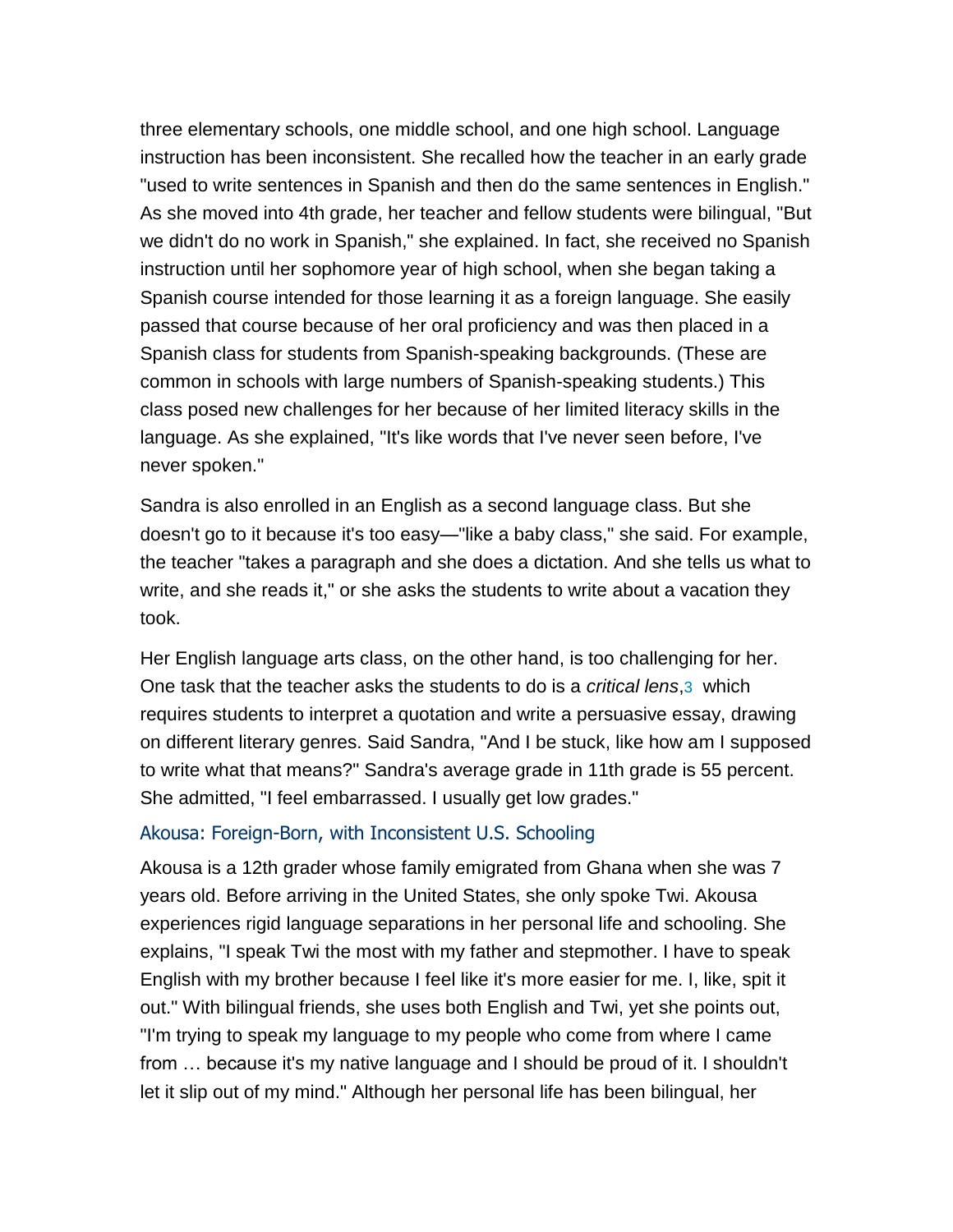schooling has been completely monolingual in English; there are relatively few Twi speakers in New York, and thus no bilingual programs in that language.

Akousa started school in the United States in 3rd grade, although before beginning that year, she was out of school for somewhere between a few months and a full school year. So far, she has attended two elementary schools, one middle school, and one high school. Akousa received English as a second language services in elementary and high school; in middle school, she experienced a three-year absence of any language support.

Although Akousa feels comfortable speaking English and Twi, her schooling experiences have led to English dominance in her literacy skills. She never formally learned to read in Twi, yet English literacy poses a great challenge for her. She explained, "The big words, I don't understand them, you know, so confusing." When asked to specify her greatest weakness, she responded, "Oh! Writing … Like when they give you an essay to write … I have to really think deep and sometimes I misunderstood what they say." Akousa's average grade in her senior year is 69 percent.

## What Opportunities Have We Missed?

As research has shown, native language literacy ability is one of the greatest predictors of academic performance in school for English language learners (Ford, 2005; Thomas & Collier, 1997). Research is also conclusive that teaching students to read in their native language promotes higher levels of reading achievement in English (Goldenberg, 2008). Students who have the opportunity to develop and maintain their native languages in school are likely to outperform their counterparts in English-only programming and to experience academic success (Baker, 2006; Krashen & McField, 2005; Thomas & Collier, 1997). This is because the literacy skills that students learn in their native languages transfer to English (Cummins, 2000).

However, the long-term English language learners we studied rarely had the opportunity to hone their native language skills. For instance, Akousa has been taught in English only, and she never formally learned how to read and write in her native language. The majority of English language learners speak Spanish, but the rest speak more than 400 languages, which makes it difficult for schools to include less prevalent languages, such as Twi, in their programming. But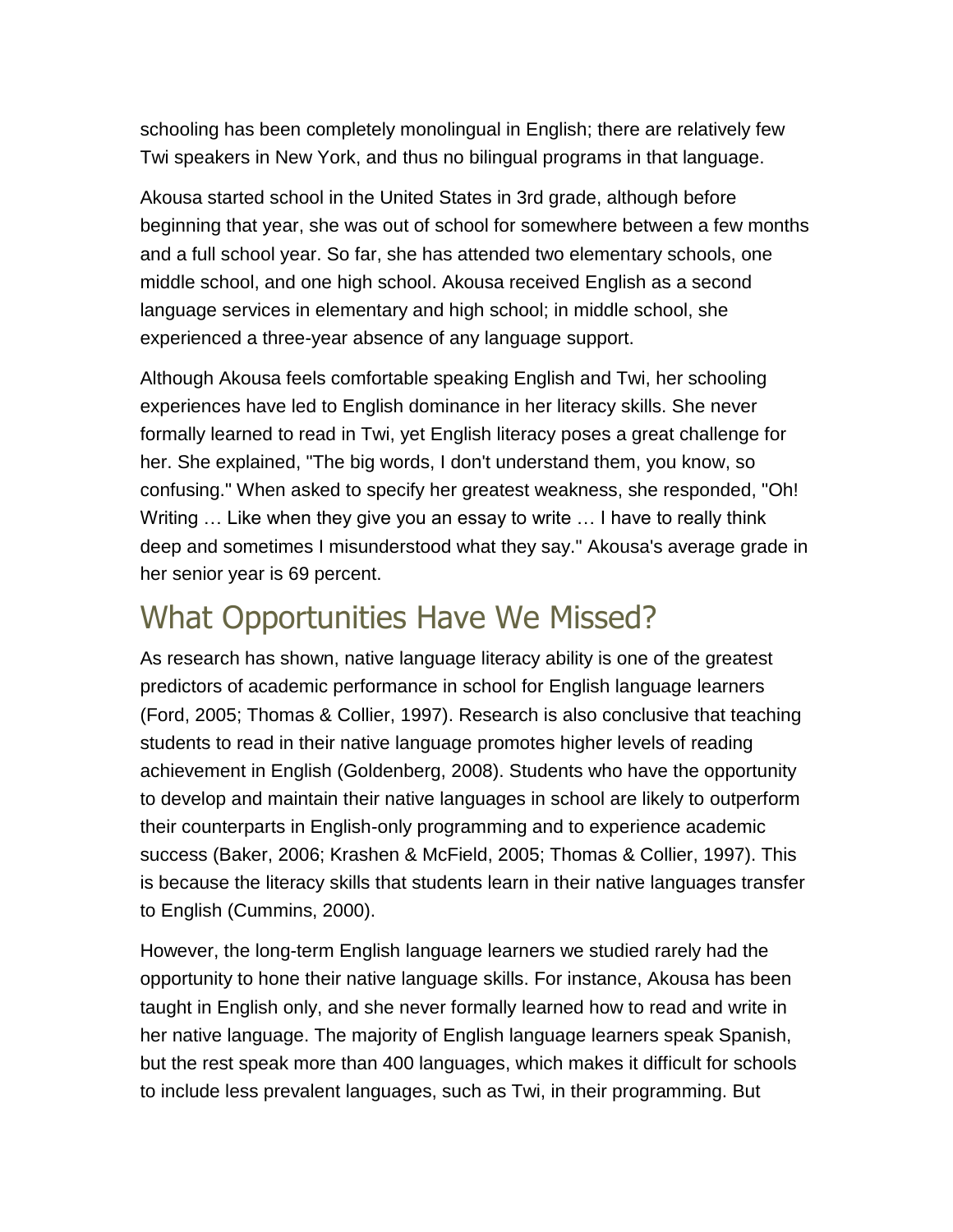schools can still focus on developing all students' native language literacy skills through several approaches: by using bilingual paraprofessionals or local volunteers; by implementing after-school enrichment programs; and by providing, when possible, texts in students' native languages for classroom use.

In addition, students like Akousa are often placed in mainstream classrooms for long periods of time without receiving language support. This lack of support is explained by the fact that the majority of mainstream teachers feel unprepared to work with language learners (Nieto, 2002).

José Miguel missed two years of elementary school altogether, a period when literacy is a central focus of schooling. When he returned from Mexico to the United States, he found that the 4th grade curriculum already demanded high levels of literacy and that his peers had a stronger literacy foundation than he did. He is still making up for the time lost.

Moreover, although José Miguel and Sandra were enrolled in bilingual education programs in early elementary school, these programs were not always pedagogically sound. For example, in Sandra's experience, the teacher used to write the same sentence in English and Spanish on the chalkboard. But this concurrent translation approach has proven to be an ineffective pedagogical tool, as students simply wait to hear information in their dominant language and disregard the other language (Crawford, 2004).

Whatever the caliber of these bilingual education experiences, they were not sustained. For Sandra's and José Miguel's remaining years in U.S. schools, instruction has taken place in English only.

In fact, the vast majority of immigrants to the United States receive instruction only in English, the misconception being that doing so will help students learn English better and more quickly. But the English language programming offered to these students in high school is often mismatched to their needs. English classes are either too easy—like a "baby class"—or too difficult, as in English language arts classes that demand high levels of English literacy.

Foreign language classes are a missed opportunity to support long-term English language learners' literacy development. Schools rarely offer foreign language classes targeted to long-term English language learners. Instead, Spanish classes, for example, are usually intended for either native English speakers who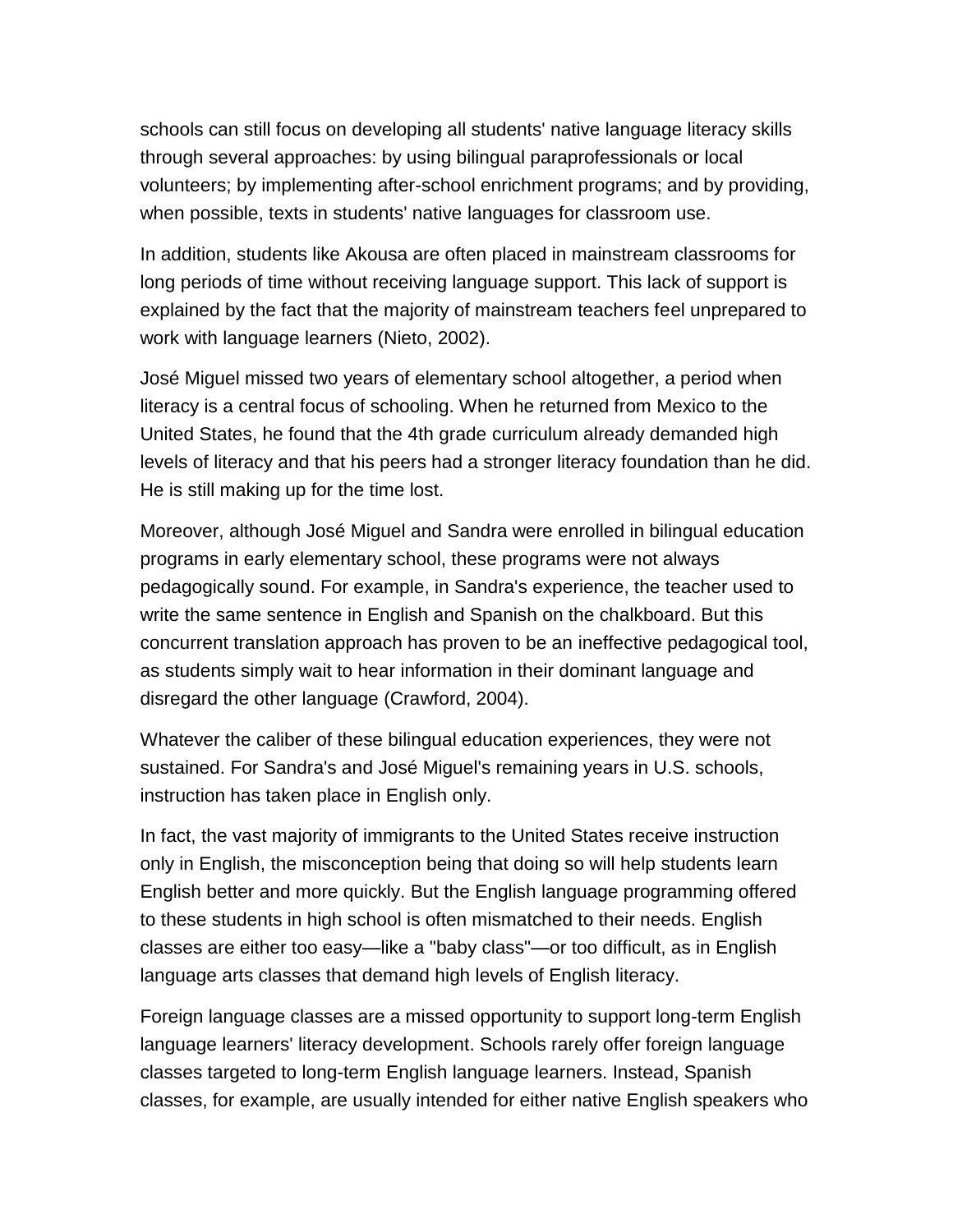do not speak Spanish or for native Spanish speakers who arrive in the United States with high levels of Spanish literacy skills. Spanish classes would have been particularly helpful for José Miguel and Sandra if teachers had used them strategically to develop the students' native language literacy skills and address their gaps in schooling.

# What Can We Do?

To ensure that English language learners have the opportunity to build a strong foundation in their native languages and to support their acquisition of English, educators and administrators need to promote bilingualism and biliteracy development in grades K–12. Secondary schools must develop specialized programs for long-term English language learners, tailor English as a second language classes to students' needs, and focus on literacy development across content areas and languages.

Our pilot program for long-term English language learners seeks to support the development of students' literacy skills in English and Spanish through a threepronged approach:

- Spanish language and literacy courses, to help students develop a strong foundation in academic Spanish.
- English as a second language courses, in which long-term English learners are taught separately from new arrivals so that instruction can focus on literacy in English rather than on the development of oral language proficiency.
- Content-area courses—such as math, science, and social studies that focus simultaneously on content and literacy learning.

Teachers plan collaboratively throughout the year to develop units with embedded language and literacy skills, which they then teach across all subjects. For example, teachers at one school chose to incorporate into their instruction a focus on comparisons and the academic language structures that comparing entails—descriptors such as *larger than, greater mass than, more robust than*, and so on. In social studies, students analyze two different time periods, comparing and contrasting them as they familiarize themselves with the terms. In science, students compare asexual and sexual heredity. In all language courses, students may work on nonfiction autobiographies to develop more sophisticated